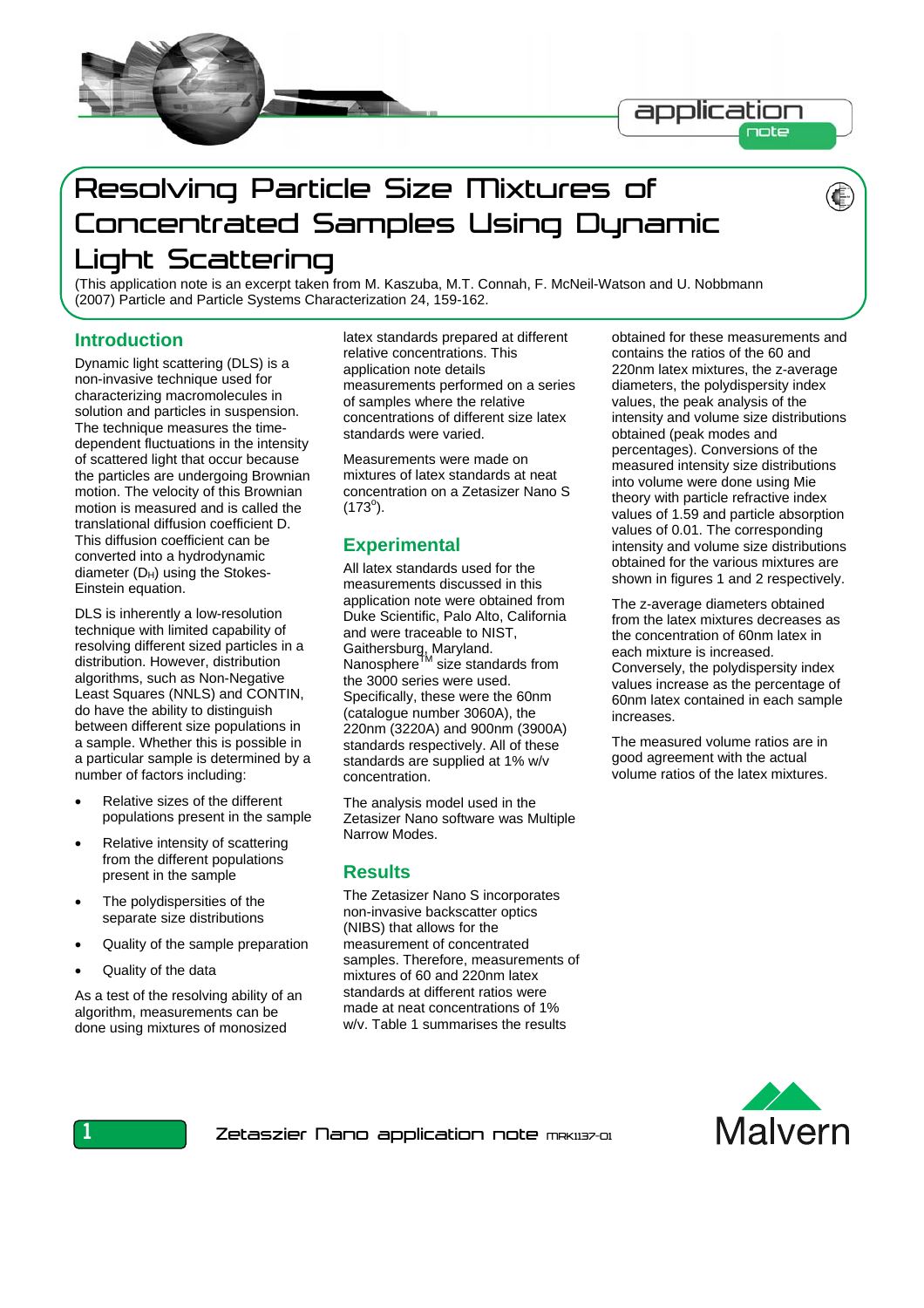





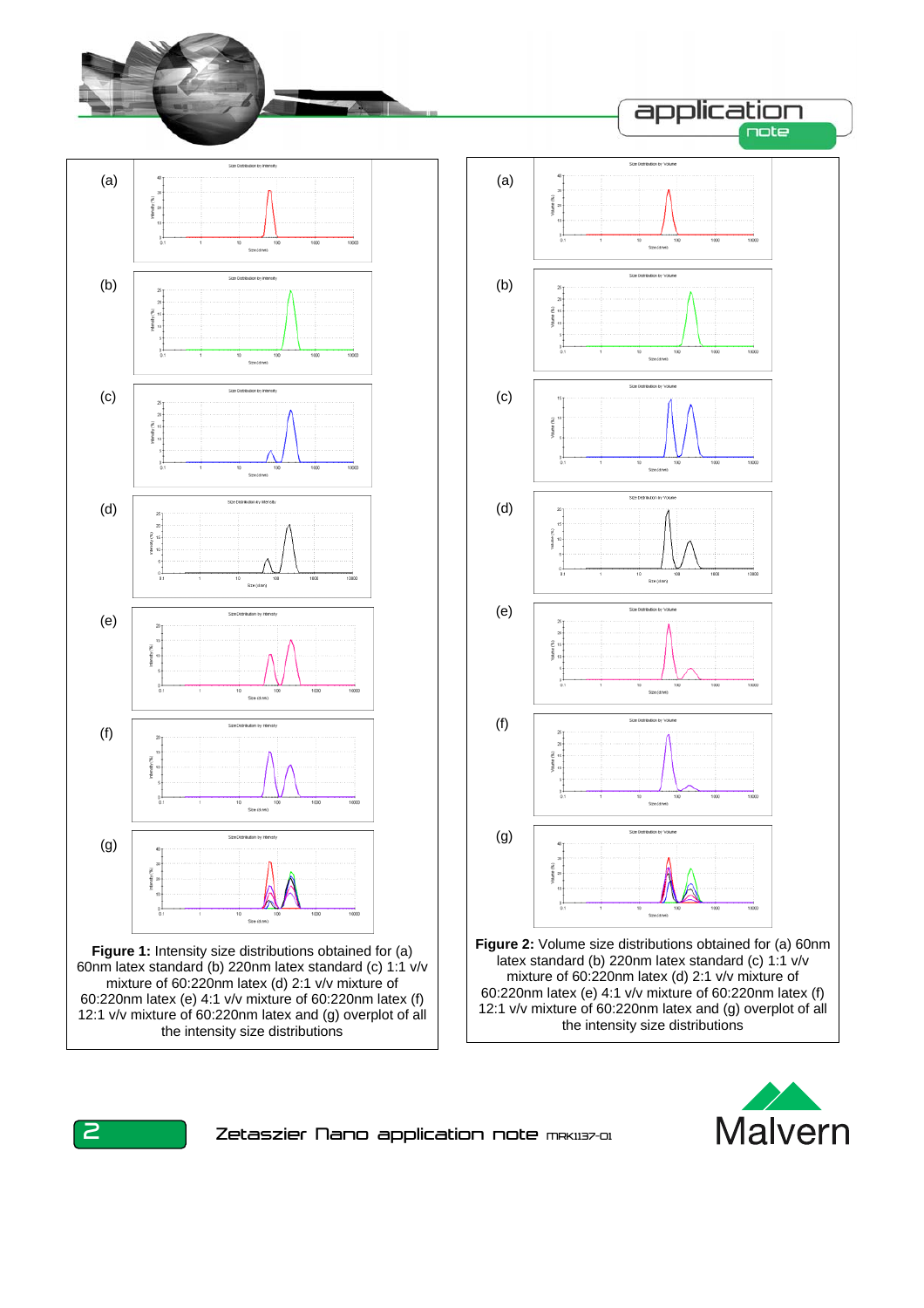

**Table 1:** The results obtained for measurements of mixtures of 60 and 220nm latex standards at different ratios made at neat concentrations of 1% w/v. The table contains the ratios of the 60 and 220nm latex mixtures, the z-average diameters, the polydispersity index values, the peak analysis of the intensity and volume size distributions obtained (peak modes and percentages).

| Volume Ratios of<br><b>Prepared Latex</b><br><b>Mixtures</b> |                   | z-Average<br>Diameter<br>(nm) | Poly-<br>Dispersity<br>Index | <b>Intensity Size Distribution</b> |                          |            |                          | <b>Volume Size Distribution</b> |                          |            |                          | Measured<br>Volume Ratios of |                   |
|--------------------------------------------------------------|-------------------|-------------------------------|------------------------------|------------------------------------|--------------------------|------------|--------------------------|---------------------------------|--------------------------|------------|--------------------------|------------------------------|-------------------|
|                                                              |                   |                               |                              | Mode (nm)                          |                          | Percentage |                          | Mode (nm)                       |                          | Percentage |                          | <b>Latex Mixtures</b>        |                   |
| 60 <sub>nm</sub>                                             | 220 <sub>nm</sub> |                               |                              | Peak 1<br>(nm)                     | Peak 2<br>(nm)           | Peak 1     | Peak 2                   | Peak 1<br>(nm)                  | Peak 2<br>(nm)           | Peak 1     | Peak 2                   | 60 <sub>nm</sub>             | 220 <sub>nm</sub> |
|                                                              | 0                 | 62.8                          | 0.017                        | 58.8                               | $\overline{\phantom{0}}$ | 100        | $\overline{a}$           | 58.8                            | $\overline{\phantom{0}}$ | 100        | $\overline{\phantom{0}}$ |                              | 0                 |
| $\Omega$                                                     |                   | 215                           | 0.079                        | 220                                | $\overline{\phantom{0}}$ | 100        | $\overline{\phantom{a}}$ | 220                             | $\overline{\phantom{0}}$ | 100        | $\overline{\phantom{0}}$ | $\Omega$                     |                   |
|                                                              |                   | 179                           | 0.178                        | 68.1                               | 220                      | 11         | 89                       | 68.1                            | 220                      | 42         | 58                       | 0.72                         |                   |
| $\overline{2}$                                               |                   | 157                           | 0.220                        | 58.8                               | 220                      | 15         | 85                       | 58.8                            | 220                      | 58         | 42                       | 1.4                          |                   |
| $\overline{4}$                                               |                   | 123                           | 0.266                        | 68.1                               | 220                      | 35         | 65                       | 58.8                            | 220                      | 78         | 22                       | 3.5                          |                   |
| 12                                                           |                   | 92.1                          | 0.242                        | 58.8                               | 220                      | 55         | 45                       | 58.8                            | 220                      | 90         | 10                       | 9                            |                   |

## **Conclusions**

Even though dynamic light scattering is a low-resolution technique, the results presented in this application note have shown that not only can different size particles be resolved, but changes in the relative concentrations of each size population can be monitored.

The non-invasive back scatter (NIBS) optics incorporated in the Zetasizer Nano S allows for measurements to be made on concentrated, turbid samples.

## **Additional Reading**

[1] Dynamic Light Scattering: An Introduction in 30 Minutes, Technical Note available from www.malvern.co.uk

[2] International Standard ISO13321 Methods for Determination of Particle Size Distribution Part 8: Photon Correlation Spectroscopy, International Organisation for Standardisation (ISO) 1996.

[3] Dahneke, B.E. (ed) Measurement of Suspended Particles by Quasielastic Light Scattering, Wiley, 1983.

[4] Pecora, R. Dynamic Light Scattering: Applications of Photon Correlation Spectroscopy, Plenum Press, 1985.

[5] M. Kaszuba, M.T. Connah, F. McNeil-Watson and U. Nobbmann (2007) Particle and Particle Systems Characterization 24, 159-162.